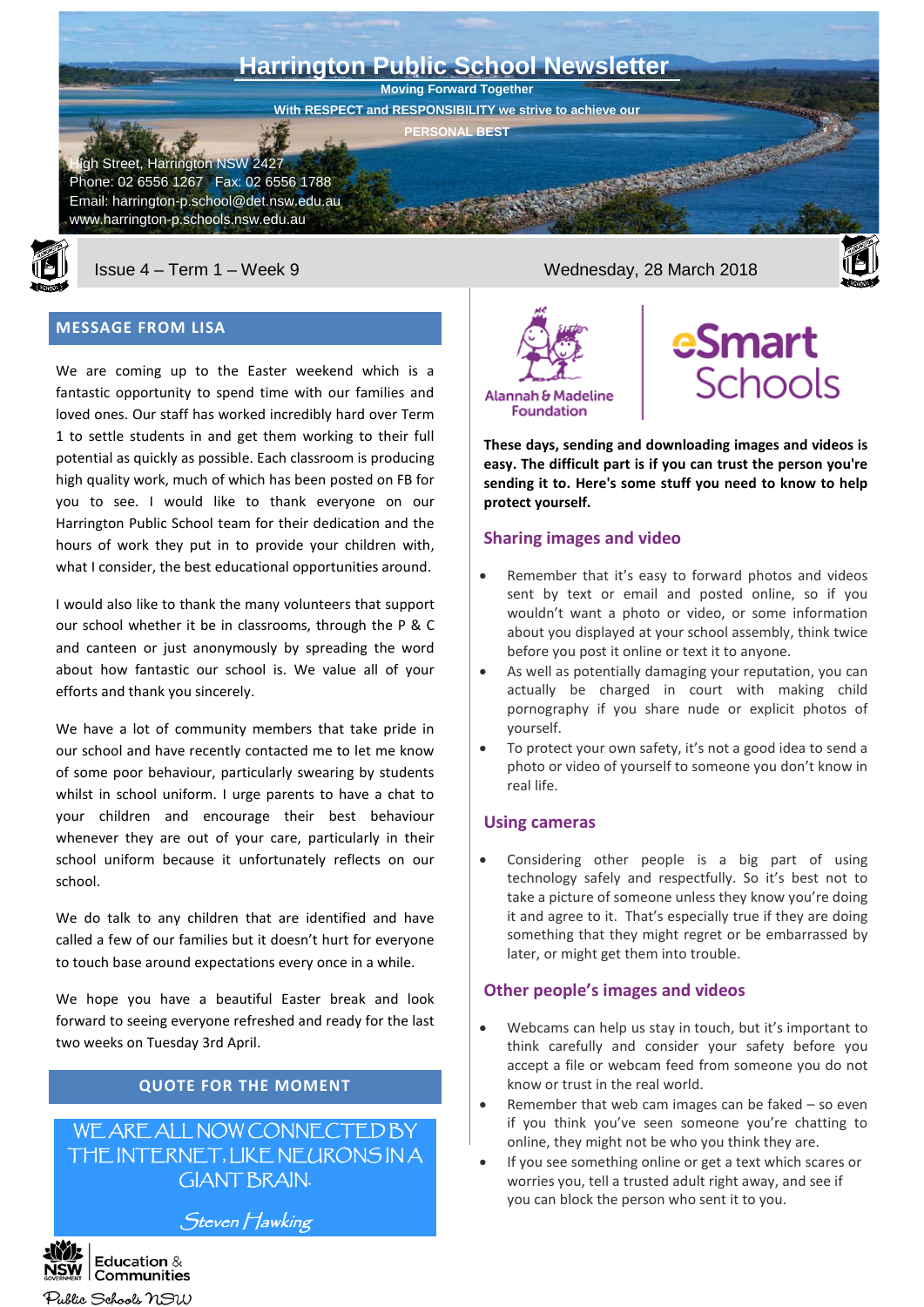## **SCHOOL VALUES & EXPECTATIONS**

This term the Positive Behaviour for Learning focus will be on revisiting our school expectations of Respect, Responsibility and Personal Best– exploring what they look like, what they mean and what is expected in all settings across our school.

#### *Week 9 'Put rubbish in the bins' – Setting: Rubbish bins*

## *Week 10 ' Showing our School Values everywhere' – Setting: All settings*



*APRIL 3 IS THE LAST DAY TO COLLECT COLES VOUCHERS! PLEASE SEND YOUR VOUCHERS INTO SCHOOL AS SOON AS YOU CAN!*

**THE SCHOOL WILL BE ACCEPTING VOUCHERS UNTIL JUNE 2018**

## **ANNUAL SCHOOL CONTRIBUTIONS**

The time of year has come again when we ask our families to pay their Annual School contributions. The contribution is \$20 for one child, \$30 for two children and \$35.00 for a family. This payment can be made through the Parent Online Payment (POP) system which can be found on our school website, or at the front office either by cash or EFTPOS.

These contributions are important to us as it's how we maintain costs for class books, pencils, paint and other general supplies. The more contributions we get the more money can be put into resources for our classrooms. Last year we had 32% of our families contribute which was more than the previous years. We would love to get more families contributing this year to see the percentage keep growing.

Invoices will be sent home soon. If you have already paid when the invoice comes home, just ignore the slip.

#### **TERM 1 CALENDAR**

#### **Week 9**

Thursday, March 29 Easter Day Out to

Majestic Cinemas, Port Macquarie

Friday, March 30 **Good Friday**



### **Week 10**

Monday, April 2 **Easter Monday** Friday, March 30 Assembly 2-3pm **Week 11**

Thursday, April 12 Colour Fun Day

Friday, March 30 **Last day of Term 1**

## **TERM 1 EVENTS & NOTICES**

## **NOTICES**

#### *Storm Management Procedures*

This is just a brief reminder of our Storm Management Procedures. These procedures are put in place to protect everyone and our beautiful heritage listed Norfolk Pines at the front of the school.

If there are events of high wind or storms we will be asking families to collect their students and enter school grounds from the Coode St gate on the western side of the school to avoid walking under the pine trees. We post notification of this process on Facebook and Skoolbag so parents are aware that we are in a Storm Management Procedure. It worked really well in 2017 and we thank families for their support.

#### **Lunchboxes**

We have had a couple of issues recently with children bringing lollies and chocolate to school in their lunch box or hidden in their bags. We ask for support from our families to try and provide as healthy a lunch and recess as possible, not just because it's the national recommendations but it helps their learning, concentration and mood. Our crunch and sip break is also a target for a healthy snacks as well.

Can you check through bags, keep treats in lunch boxes to a minimum and also be aware if they are stopping at the shop on the way to or from school and buying lollies.

Thank you so much for your support and understanding in this matter.

## **Mozzies**

At the moment we are experiencing some major issues with mozzies and insects. We ask families who are concerned to provide a roll on or pump-spray insect deterrent in their bags and apply it before they come to school.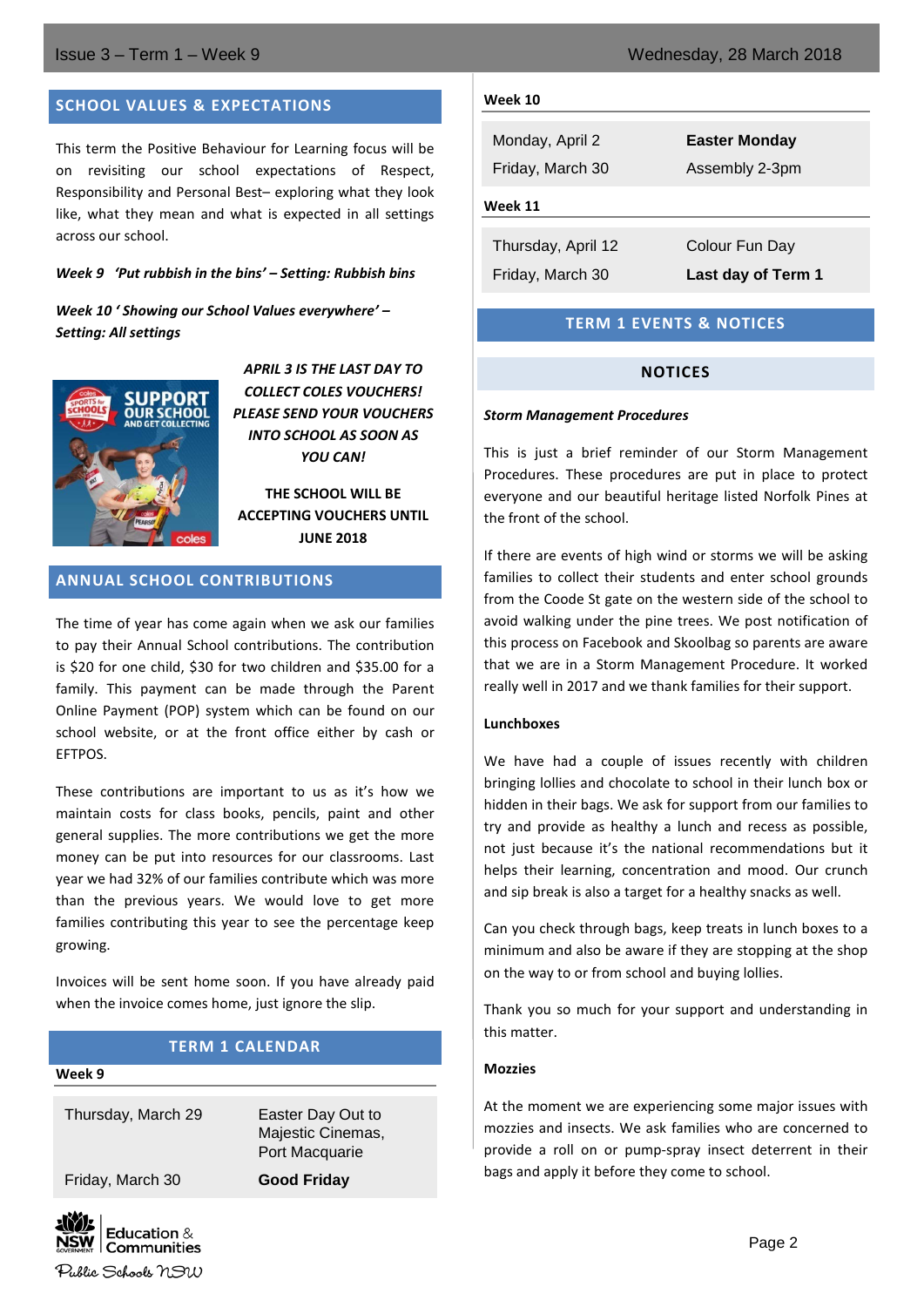Unfortunately we are not allowed aerosols at school.

## **WHAT'S COMING UP**

#### **NAPLAN in Term 2**

Year 3 and 5 students will be sitting the NAPLAN assessment on Tuesday  $15^{th}$  May, Wednesday  $16^{th}$  and Thursday  $17<sup>th</sup>$  May. This is an external assessment that takes place nation-wide and is used as a point in time reference of how schools and students are performing towards state and national averages.

We ask that limited pressure and focus be put on these assessments to avoid unnecessary nervousness and anxiety for students. The school is confident in all students' learning and that the students will participate to the best of their ability at this time. If you have a major concern about your child sitting the assessment please contact myself via the front office or make an appointment to pop in. Accommodations or withdrawal is available.

#### **EOI's for Major School Excursions 2018**

Please remember to bring in the EOI and deposit for your

assistance please contact the front office and let us know.

**K-2: Billabong Wildlife Zoo** – Thursday 27<sup>th</sup> September, 2018. Cost: \$15.00

**Stage 2 - Years 3&4**: Coffs Harbour Beach School and Adventure Camp – Wednesday 22<sup>nd</sup> August till Friday 24<sup>th</sup> August, 2018. Cost: \$250.00

**Stage 3 - Years 5&6**: Bathurst Goldfield and Bushrangers Trail plus Historical Sydney – Monday  $20<sup>th</sup>$  August till Friday 24<sup>th</sup> August 2018. Cost: \$420.00

#### **Easter Hat Parade and Open Classrooms**

Today was our Easter Hat Parade and Open Classroom. Thank you for the huge support we had from families and the community for this event. It is so much fun. Please check out our school Facebook page for photos from today.

#### **Easter Day Out**

Our Big Day Out is tomorrow! Thank you to all the families who have supported this fun excursion, we'll be posting lots of photos throughout the day.

## **SPORTING SCHOOLS PROGRAM**

The Sporting Schools Program Term 2 will commence Wednesday, 2<sup>nd</sup> May 2018, 3-4pm and run for 10 weeks. Students will be learning Monday- Soccer and Wednesday- Netball skills. Numbers are limited so please ensure you return your child's permission slip ASAP. It will be a First In basis. Students will need to bring their own afternoon tea. Parents will be notified if your child is not able to participate in the program.

Could parents please discuss afternoon pick up arrangements with your child.

## Sporting Schools - Permission Slip Term 2, 2018

I give permission for my child/children:

Please tick which Sporting Schools Program you would like to attend: (you may only select 1 sport)

 $\Box$  Mondav afternoons, starting  $7^{th}$  Mav - soccer, 3 - 4pm.

 $\Box$  Wednesday afternoons, starting 2<sup>nd</sup> May - netball, 3 - 4pm.

Date:

child's major excursion in 2018. It is much easier to start paying it off early. Remember that if you need financial

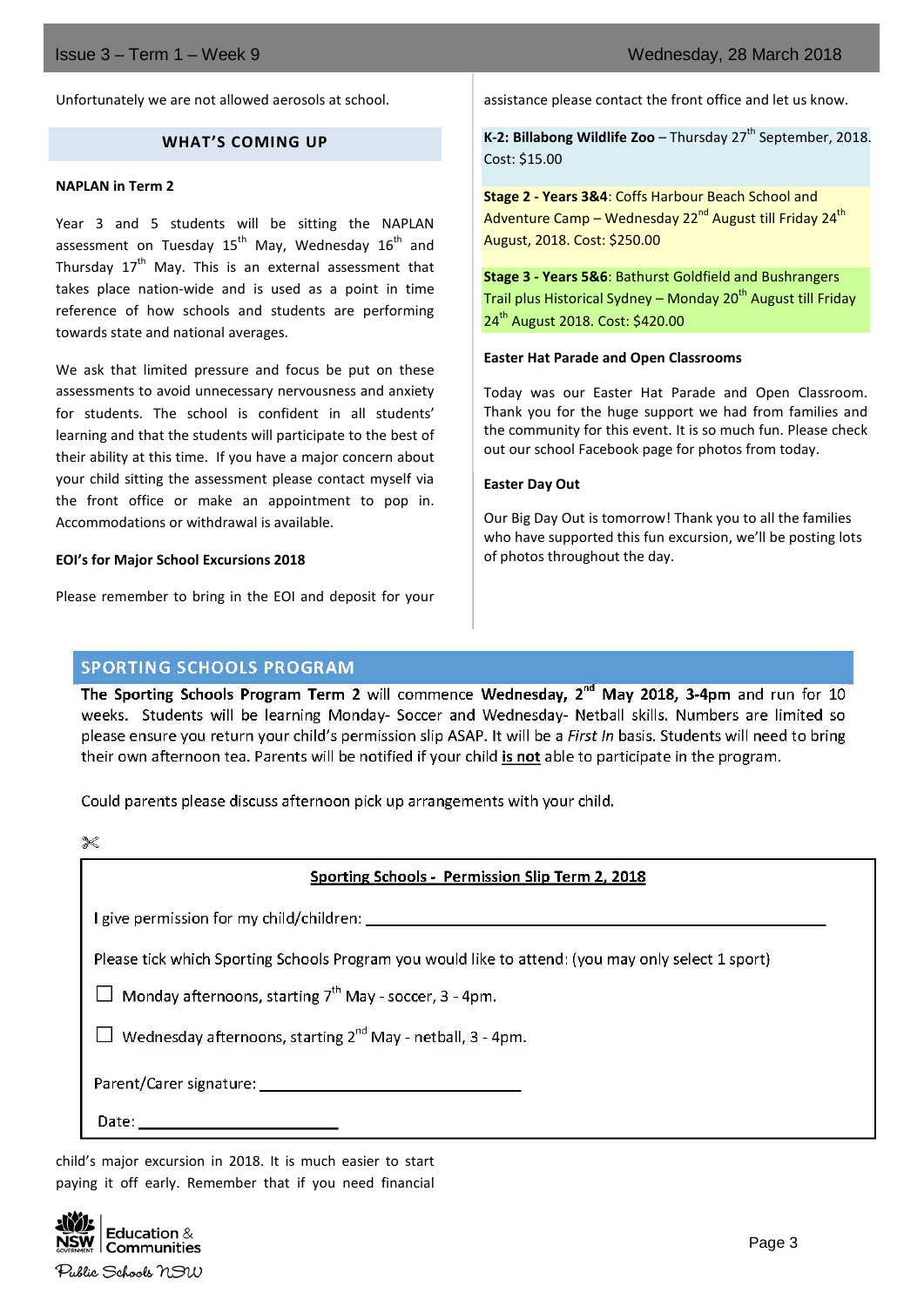#### **Colour Fun Day**



Our Colour fun Day is coming up quickly. Please start to finalise your sponsorship and when they are completed bring them back to school. Once their forms are in we will get your child to choose their prizes according to the money they have raised.

We would like to encourage anyone that wants to be involved to gain sponsorship and join in (not just students) We have quite a few community members that are looking forward to getting colour bombed – and don't worry you don't have to run!

Sponsorship forms have come home this week. Please let us know if you have extras that want to join in and we can send sponsorship forms home or they can be collected from the office. Sponsorship will need to be returned to school by the morning of the event to be included in the Colour Run.

**When:** Thursday 12<sup>th</sup> April, 2018 **Where**: Harrington Public School **What**: Activities 9.30am- 1.00pm BBQ 11.30am-12.00pm Colour Run: 2.00pm – 3.00pm

**The Sausage Sandwich lunch is being organised by the P&C An order form is attached, please return ASAP – thanks** 

## **MESSAGES FROM THE TEAM**

## KIDSMATTER

As a staff we are reflecting on our KidsMatter journey and would like to support our families by adding in regular inserts regarding mental health, tips on creating mentally healthy environments and what to do to support each other through times of anxiety or stress. We pride ourselves as being a Mentally Healthy school and do all we can to promote and encourage strong wellbeing practices with our students. If you are ever interested in more information or just need support please come up to the office, we are always willing to assist $\odot$ 



#### PBL (POSITIVE BEHAVIOUR FOR LEARNING)

Our Junior PBL Team are going strong and we have begun our fortnightly Peer Clubs. Peer referees have also started in the playground and our team members participated enthusiastically at assembly last Friday.

Peer Clubs are run on alternate (odd) weeks from assemblies. These are an opportunity to not only work on curriculum based activities but to develop a variety of social and emotional skills that benefit our entire student body. These lessons have been designed and developed by the Junior PBL Team and will be run by them with a teacher there to supervise only.

#### AWARDS

Don't forget if you have tallied 10 awards please bring them in so we can organise your Gold Awards. For every 10 awards your child is eligible for a Gold Award. Once they have received 50 Awards (5 Gold) they will become an Honour Student.

Once a student has received their 5 Gold Awards, Honour Student certificate and badge they need to collect and submit another 25 awards to receive **Diamond Status**.

Please note that Harrington's Got Talent Awards don't count towards the overall award tally for each level.

## SCHOOL BANKING

Our School Banking Day is Tuesday. We would like to remind all our families that parents need to fill in the tab in their child's bank book with the details of their deposit so it can be stamped each week.

We now have Banking Bags for each class where students can put their bank books in on Tuesdays. We would like to encourage as many of our students as possible to bank as saving is a great skill to learn.

## BYOD – BRING YOUR OWN DEVICE

Classes are starting to participate in technology activities during a variety of different lessons. If you would like your child to participate in the activities with their own devices please complete the required paperwork and return to school. BYOD paperwork can be picked up from the front office at any time. Many of our senior students will actually be bringing contracts home during the next few weeks.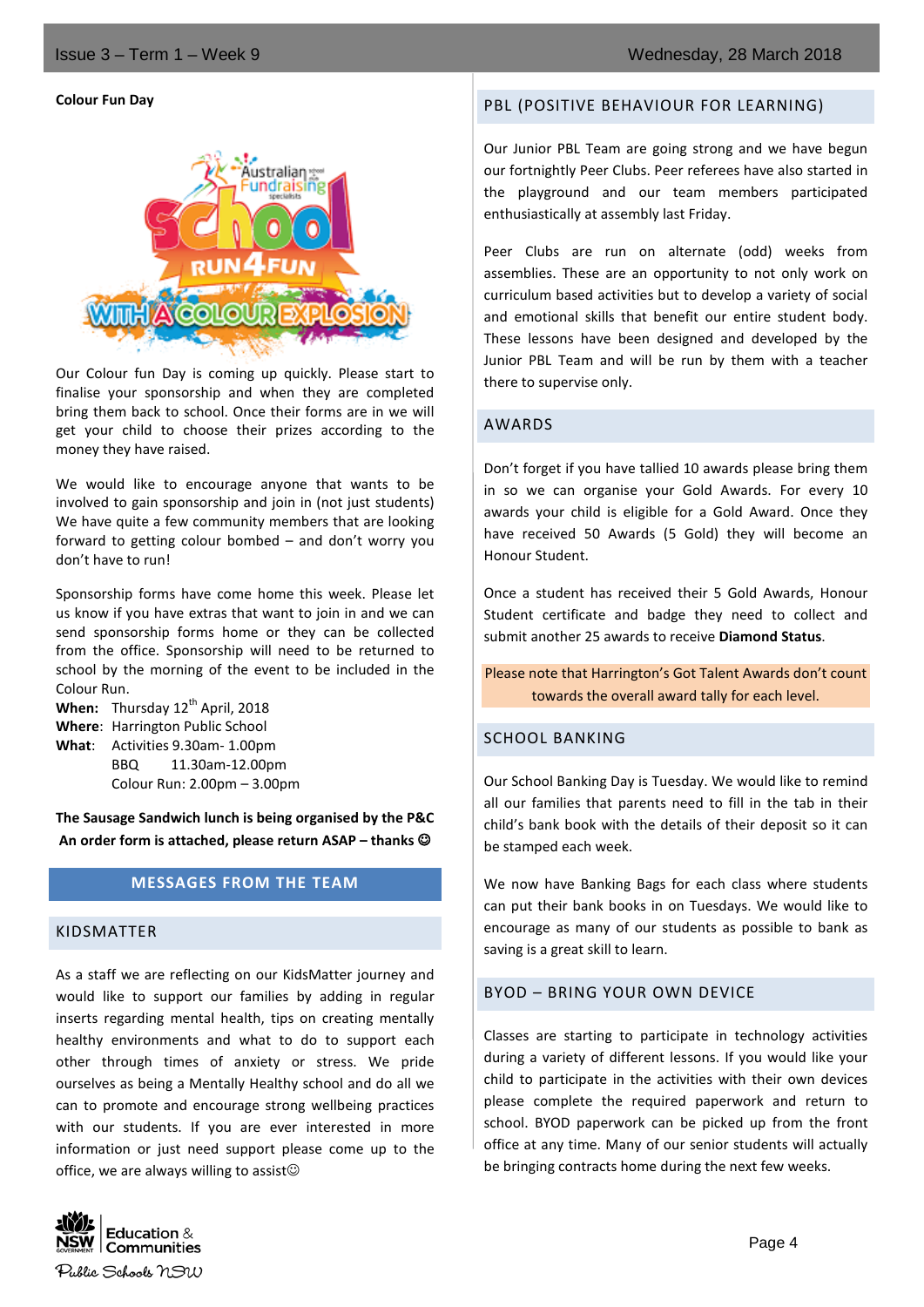## PHONES, HAND HELD DEVICES & SOCIAL MEDIA

This is just a reminder that all phones and hand held devices (iPods, mp3's etc.) are to be kept at the office throughout the school day. They can be handed to the office in the mornings and collected as the students leave.

## **We would also like to make it very clear that the school does not support primary school students on Social Media.**

We have not had any recent incidents with students but would like to encourage active involvement and conversations regarding cyber safety and social media at home.

We have clear policies and procedures regarding cybersafety and if need be will follow them up with students bullying or inappropriately involving other students on social media sites if they cross over into the school domain.

## CHECK SKOOLBAG FOR:

- Sporting Schools details
- Friday Sport Organisation
- Event details for each week
- Newsletters and copies of letters/flyers that have been sent home.
- Canteen Menu, Roster and Uniform Price List

This is a great place to find out information and answers to questions about times and places etc. There is a no reply system within Skoolbag. You can always call school office during working hours 8.30 -3.30 daily.

## CHECK FACEBOOK CLOSED GROUP FOR:

- Classroom snippets
- Photos from school events
- Canteen news
- General Community support and encouragement

Please remember that staff are not always looking at Facebook so this is not the best place to ask a question as it is not always an instant response, though I'm sure other parents are happy to assist if they can. Any negative conversations or complaints should be handled privately – please contact the school to set up meetings if you have any issues, this is not the forum and these issues will be quickly deleted.

## CHECK FACEBOOK PAGE FOR:

- School Promotion
- Celebration of successes
- Events and details

This is a new endeavour for us in 2018 to have a promotional page –please bear with us and if we have any of our community members that would like to assist in its



Public Schools NSW

#### maintenance let Lisa know – all insights are valued!

## GREAT WORK MITCH & MIA!



Well done to Mitch and Mia on making the Manning PSSA Zone teams – Mitch for soccer and Mia for Hockey.

Both students are off to the Hunter Regional selections tomorrow – we wish them all the best!



# ICAS (INTERNAL COMPETITION AND ASSESSMENT FOR SCHOOLS) COMPETITION DATES FOR 2018

Year 3 – 6 students are invited to sit these independent tests each year in the areas of English, Maths and Science. The cost to participate in these tests is \$9.00 per exam entered. Students do not have to enter all tests but can choose the ones they feel they would like to participate in. These tests are not compulsory but they are an excellent opportunity for your child to participate in a more formalised test and gain skills and confidence in these areas.

The dates for each exam are listed below but we need to have an indication of how many students would like to participate well ahead of time so we can enter them electronically. Please fill in the slip and return it to school no later than Friday 6th April, 2018.

> **Science – 29th May, 2018 English – 31st July, 2018 Mathematics – 14th August, 2018**

## **Please complete and return by Friday, 6th April 2018**

## **ICAS 2018**

My child …………………………….………..……. who is in Year ….... would like to sit for the following ICAS papers in 2018.

□ Science □ English □ Mathematics

I enclose \$9.00 per paper

Signed: ……………………………….……………. Date: ……………………

Page 5